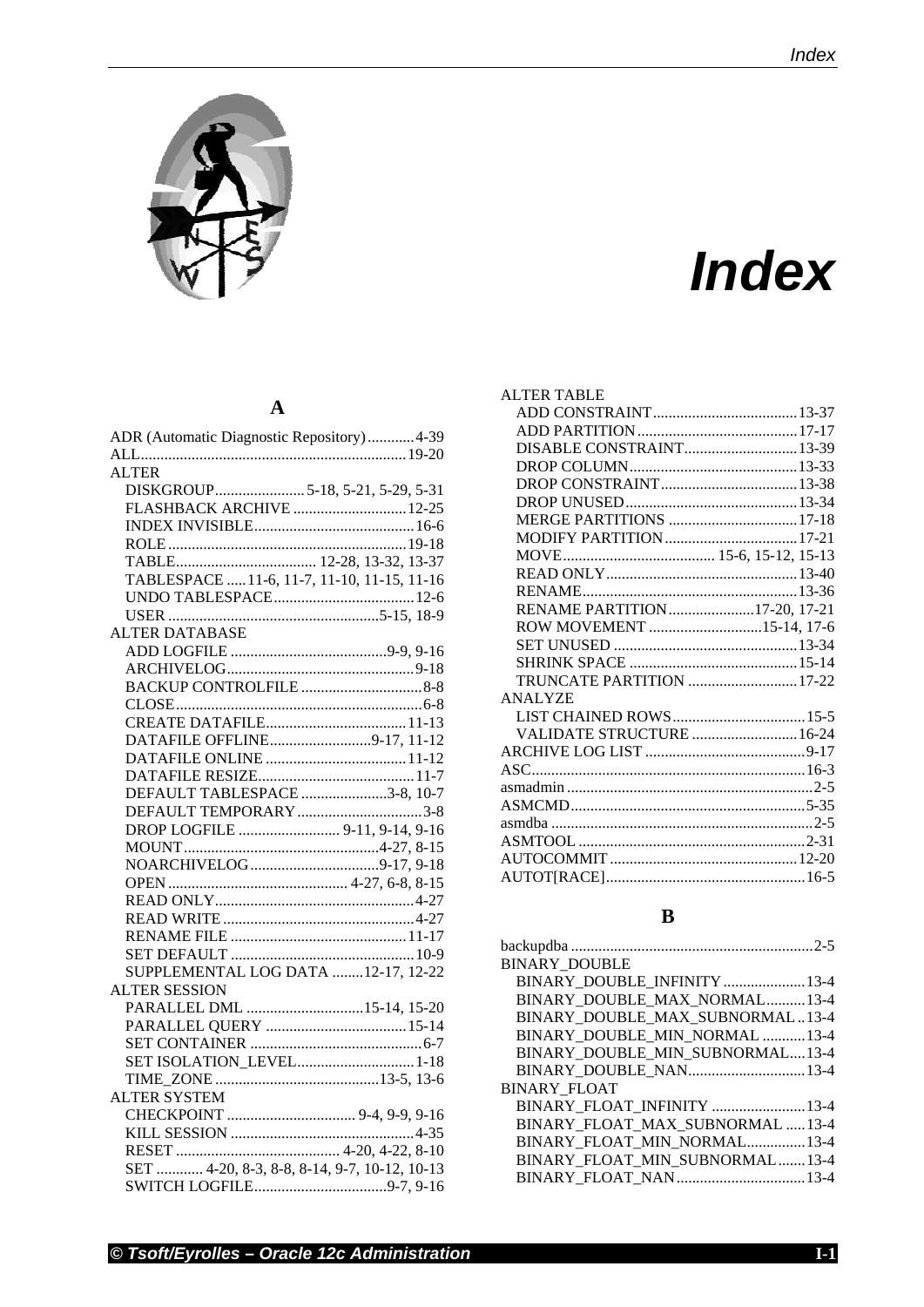## $\mathbf C$

| CASCADE CONSTRAINTS                  |
|--------------------------------------|
|                                      |
|                                      |
|                                      |
|                                      |
| Commande Linux                       |
|                                      |
|                                      |
|                                      |
| <b>Commande Windows</b>              |
|                                      |
|                                      |
|                                      |
|                                      |
|                                      |
| <b>CONNECT</b>                       |
|                                      |
| AS SYSDBA  2-26, 4-4, 4-6, 4-7, 5-13 |
|                                      |
| CONNECT DATA  7-4, 7-11, 7-12, 7-15  |
|                                      |
|                                      |
|                                      |
|                                      |
| <b>CREATE</b>                        |
|                                      |
| DATABASE 3-7, 4-2, 6-4, 10-8, 13-2   |
|                                      |
|                                      |
|                                      |
| FLASHBACK ARCHIVE 12-25              |
|                                      |
|                                      |
|                                      |
|                                      |
|                                      |
|                                      |
| TABLESPACE 10-4, 10-15, 10-18, 14-7  |
|                                      |
|                                      |
|                                      |
|                                      |
| CREATE TABLE                         |
|                                      |
|                                      |
|                                      |
| COMPRESS FOR OLTP 15-22              |
| COMPRESS ROW OLTP  15-24             |
|                                      |
|                                      |
| PARTITION BY SYSTEM 17-4             |
|                                      |
|                                      |
|                                      |
|                                      |
|                                      |

## $\mathbf{D}$

| <b>DBMS FLASHBACK</b>                |  |
|--------------------------------------|--|
|                                      |  |
| ENABLE_AT_SYSTEM_CHANGE_NUMBER       |  |
|                                      |  |
|                                      |  |
| GET_SYSTEM_CHANGE_NUMBER12-11, 12-15 |  |
| TRANSACTION BACKOUT  12-22           |  |
| <b>DBMS REDEFINITION</b>             |  |
| CAN REDEF TABLE  15-14               |  |
| COPY TABLE DEPENDENTS  15-15         |  |
| FINISH REDEF TABLE 15-15             |  |
| START_REDEF_TABLE  15-15             |  |
| SYNC INTERIM TABLE  15-15            |  |
| <b>DBMS SPACE</b>                    |  |
| ASA RECOMMENDATIONS 15-11            |  |
|                                      |  |
|                                      |  |
|                                      |  |
|                                      |  |
|                                      |  |
|                                      |  |
|                                      |  |
| <b>DROP</b>                          |  |
|                                      |  |
|                                      |  |
|                                      |  |
|                                      |  |
|                                      |  |
| TABLE CASCADE CONSTRAINTS  13-40     |  |
|                                      |  |
|                                      |  |
|                                      |  |

#### ${\bf E}$

| <b>ERROR</b> |  |
|--------------|--|
|              |  |
|              |  |
|              |  |
|              |  |
|              |  |
|              |  |
|              |  |
|              |  |
|              |  |
|              |  |
|              |  |
|              |  |
|              |  |
|              |  |
|              |  |
|              |  |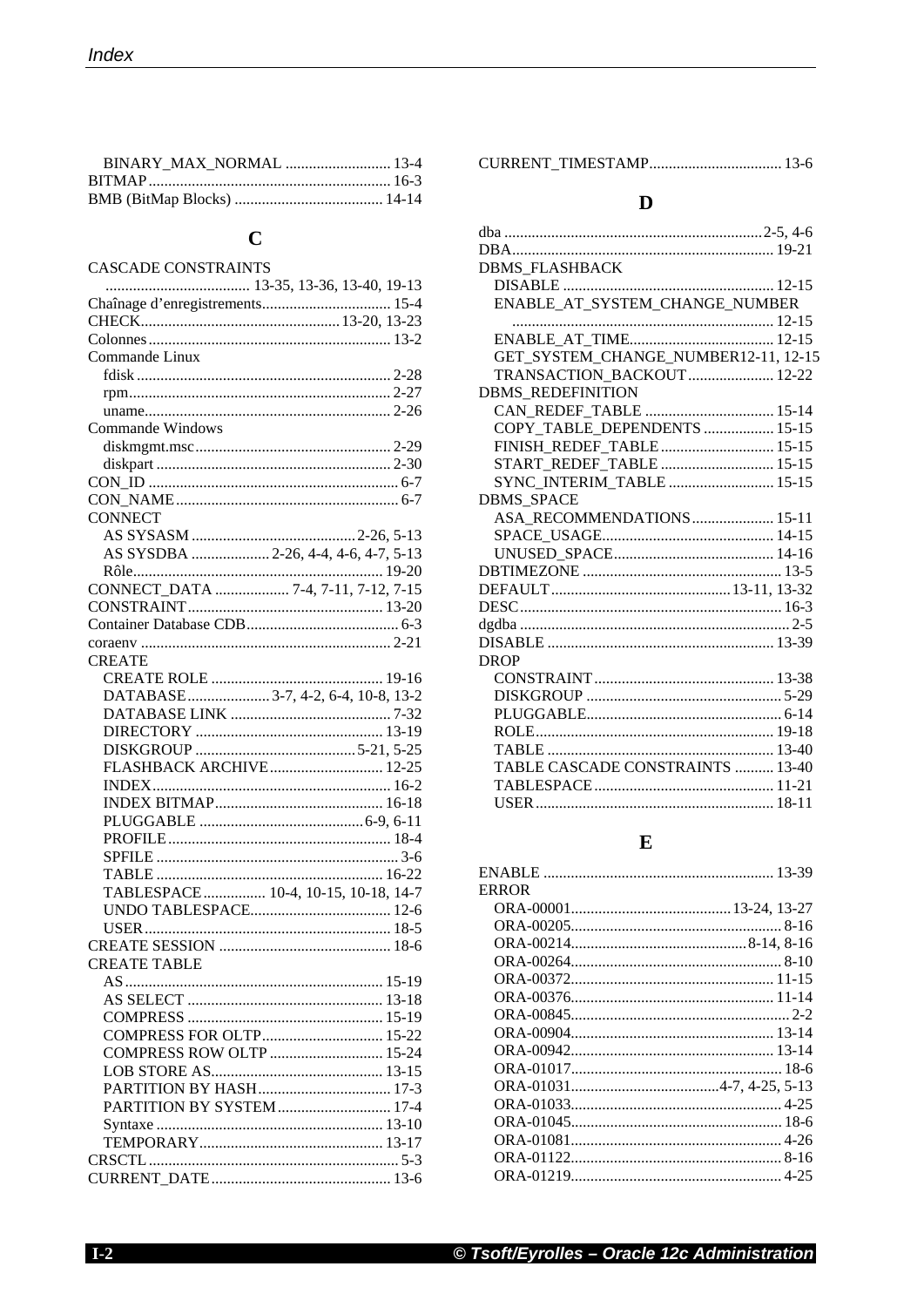## $\mathbf{F}$

| FAILED_LOGIN_ATTEMPTS  18-2                 |
|---------------------------------------------|
|                                             |
|                                             |
|                                             |
|                                             |
| 1-3, 1-28, 3-6, 4-17, 4-22, 5-17, 8-8, 8-10 |
|                                             |
|                                             |
|                                             |
|                                             |
|                                             |
|                                             |
| FLASHBACK TABLE12-28, 12-32                 |
|                                             |
|                                             |
|                                             |

# $\mathbf G$

# $\overline{\mathbf{H}}$

| <b>HINT</b> |  |
|-------------|--|
|             |  |
|             |  |

## $\mathbf I$

| Installation |  |
|--------------|--|
|              |  |
|              |  |
|              |  |
|              |  |

# $\mathbf{K}$

|--|--|

## $\mathbf{L}$

# $\mathbf{M}$

| Mode d'archivage                          |  |
|-------------------------------------------|--|
| ARCHIVELOG 1-30, 9-18, 11-13, 12-17       |  |
|                                           |  |
| Mode de démarrage                         |  |
| MOUNT  4-22, 4-24, 4-27, 8-7, 9-18, 11-17 |  |
| NOMOUNT  4-22, 4-24, 4-27, 8-14           |  |
|                                           |  |

# $\overline{\mathbf{N}}$

| NATIONAL CHARACTER 13-2             |
|-------------------------------------|
|                                     |
| NOT NULL 13-11, 13-20, 13-22, 13-32 |
|                                     |
|                                     |
|                                     |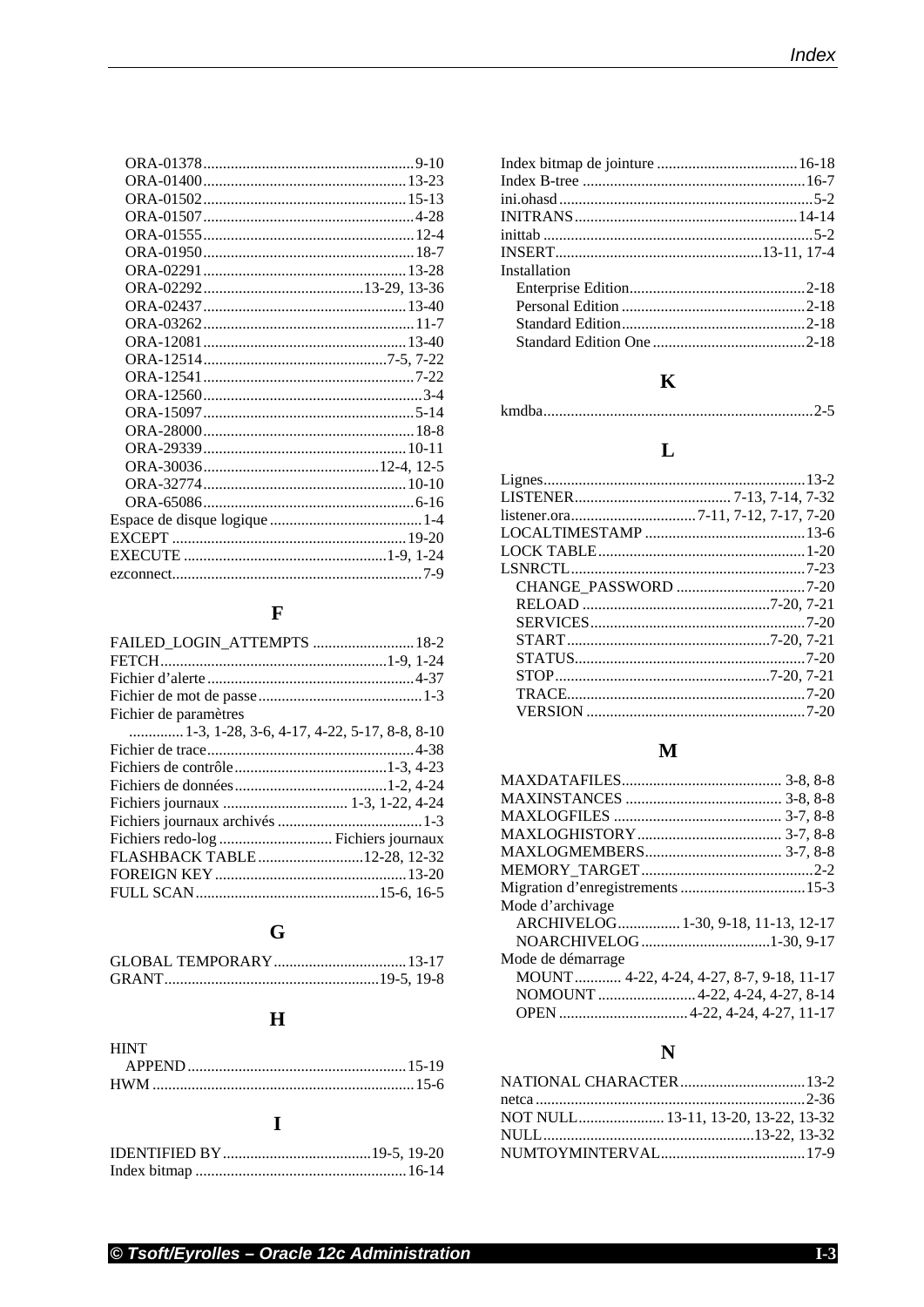## **O**

| OFA (Optimal Flexible Architecture) 2-6         |  |
|-------------------------------------------------|--|
|                                                 |  |
| OMF (Oracle Managed Files) 3-15, 6-5, 6-10, 8-2 |  |
|                                                 |  |
|                                                 |  |
|                                                 |  |
|                                                 |  |
|                                                 |  |
|                                                 |  |
|                                                 |  |
|                                                 |  |
|                                                 |  |
|                                                 |  |
|                                                 |  |
|                                                 |  |
| ORACLE_HOME 2-25, 7-12, 18-3                    |  |
| ORACLEASM                                       |  |
|                                                 |  |
|                                                 |  |
|                                                 |  |
|                                                 |  |
|                                                 |  |
|                                                 |  |
|                                                 |  |
|                                                 |  |
|                                                 |  |
|                                                 |  |
|                                                 |  |
|                                                 |  |
|                                                 |  |
|                                                 |  |
|                                                 |  |

#### **P**

| Package                            |
|------------------------------------|
|                                    |
| DBMS FLASHBACK 12-11, 12-15, 12-22 |
|                                    |
|                                    |
|                                    |
|                                    |
| Paramètre                          |
|                                    |
|                                    |
|                                    |
|                                    |
| AUDIT SYS OPERATIONS 4-15          |
|                                    |
|                                    |
|                                    |
| CONTROL FILE RECORD_KEEP_TIME4-12  |
| CONTROL FILES4-12, 8-10, 8-12      |
| DB_BLOCK_CHECKING 4-14             |

| DB BLOCK CHECKSUM  4-14                                                                                                                                                                                                                                                                                                                      |
|----------------------------------------------------------------------------------------------------------------------------------------------------------------------------------------------------------------------------------------------------------------------------------------------------------------------------------------------|
| DB_BLOCK_SIZE 1-4, 3-21, 4-12, 10-10, 14-3                                                                                                                                                                                                                                                                                                   |
|                                                                                                                                                                                                                                                                                                                                              |
| DB_CACHE_SIZE3-20, 4-11                                                                                                                                                                                                                                                                                                                      |
| DB_CREATE_FILE_DEST                                                                                                                                                                                                                                                                                                                          |
|                                                                                                                                                                                                                                                                                                                                              |
| DB CREATE_ONLINE_LOG_DEST_n                                                                                                                                                                                                                                                                                                                  |
|                                                                                                                                                                                                                                                                                                                                              |
| DB_CREATE_ONLINE_LOG_DEST_N 3-16                                                                                                                                                                                                                                                                                                             |
|                                                                                                                                                                                                                                                                                                                                              |
| DB_FILE_MULTIBLOCK_READ_COUNT.4-12                                                                                                                                                                                                                                                                                                           |
|                                                                                                                                                                                                                                                                                                                                              |
|                                                                                                                                                                                                                                                                                                                                              |
| DB_KEEP_CACHE_SIZE 4-11                                                                                                                                                                                                                                                                                                                      |
| DB_NAME1-2, 3-2, 3-13, 4-9, 5-8, 8-7                                                                                                                                                                                                                                                                                                         |
|                                                                                                                                                                                                                                                                                                                                              |
|                                                                                                                                                                                                                                                                                                                                              |
| DB_RECOVERY_FILE_DEST 3-17, 4-12, 8-4                                                                                                                                                                                                                                                                                                        |
| DB_RECOVERY_FILE_DEST_SIZE                                                                                                                                                                                                                                                                                                                   |
|                                                                                                                                                                                                                                                                                                                                              |
| DB RECYCLE_CACHE_SIZE 4-12                                                                                                                                                                                                                                                                                                                   |
| <b>DB UNIQUE NAME</b>                                                                                                                                                                                                                                                                                                                        |
| $\ldots$ $\ldots$ $\ldots$ $\ldots$ $\ldots$ $\ldots$ $\ldots$ $\ldots$ $\ldots$ $\ldots$ $\ldots$ $\ldots$ $\ldots$ $\ldots$ $\ldots$ $\ldots$ $\ldots$ $\ldots$ $\ldots$ $\ldots$ $\ldots$ $\ldots$ $\ldots$ $\ldots$ $\ldots$ $\ldots$ $\ldots$ $\ldots$ $\ldots$ $\ldots$ $\ldots$ $\ldots$ $\ldots$ $\ldots$ $\ldots$ $\ldots$ $\ldots$ |
| DB WRITER PROCESSES 1-28                                                                                                                                                                                                                                                                                                                     |
|                                                                                                                                                                                                                                                                                                                                              |
|                                                                                                                                                                                                                                                                                                                                              |
| FAST_START_MTTR_TARGET  9-7                                                                                                                                                                                                                                                                                                                  |
|                                                                                                                                                                                                                                                                                                                                              |
| INSTANCE_NAME 1-6, 3-3, 3-13, 4-9, 7-4                                                                                                                                                                                                                                                                                                       |
| INSTANCE_TYPE4-9, 5-13, 5-17                                                                                                                                                                                                                                                                                                                 |
| JAVA_POOL_SIZE 1-14, 3-20, 4-11                                                                                                                                                                                                                                                                                                              |
| LARGE_POOL_SIZE 1-14, 3-20, 4-11                                                                                                                                                                                                                                                                                                             |
|                                                                                                                                                                                                                                                                                                                                              |
|                                                                                                                                                                                                                                                                                                                                              |
| LOG_ARCHIVE_DEST_n 4-13, 9-19                                                                                                                                                                                                                                                                                                                |
| LOG_ARCHIVE_DEST_STATE_n  4-13                                                                                                                                                                                                                                                                                                               |
| LOG_ARCHIVE_FORMAT4-13, 9-19                                                                                                                                                                                                                                                                                                                 |
| MAX_DUMP_FILE_SIZE 4-14                                                                                                                                                                                                                                                                                                                      |
|                                                                                                                                                                                                                                                                                                                                              |
| MAX_SHARED_SERVERS 4-15                                                                                                                                                                                                                                                                                                                      |
| MEMORY_MAX_TARGET  4-10<br>MEMORY_TARGET3-19, 4-10                                                                                                                                                                                                                                                                                           |
|                                                                                                                                                                                                                                                                                                                                              |
|                                                                                                                                                                                                                                                                                                                                              |
|                                                                                                                                                                                                                                                                                                                                              |
|                                                                                                                                                                                                                                                                                                                                              |
| NLS_TERRITORY 3-22, 4-15                                                                                                                                                                                                                                                                                                                     |
|                                                                                                                                                                                                                                                                                                                                              |
| OPTIMIZER_USE_INVISIBLE_INDEXES16-6                                                                                                                                                                                                                                                                                                          |
| PGA_AGGREGATE_LIMIT 4-10                                                                                                                                                                                                                                                                                                                     |
| PGA_AGGREGATE_TARGET 1-12, 3-19, 4-10                                                                                                                                                                                                                                                                                                        |
|                                                                                                                                                                                                                                                                                                                                              |
|                                                                                                                                                                                                                                                                                                                                              |
|                                                                                                                                                                                                                                                                                                                                              |
| REMOTE_LOGIN_PASSWORDFILE                                                                                                                                                                                                                                                                                                                    |
|                                                                                                                                                                                                                                                                                                                                              |
| SEC_CASE_SENSITIVE_LOGON4-15, 18-6                                                                                                                                                                                                                                                                                                           |
| SEC_MAX_FAILED_LOGIN_ATTEMPTS4-15                                                                                                                                                                                                                                                                                                            |
|                                                                                                                                                                                                                                                                                                                                              |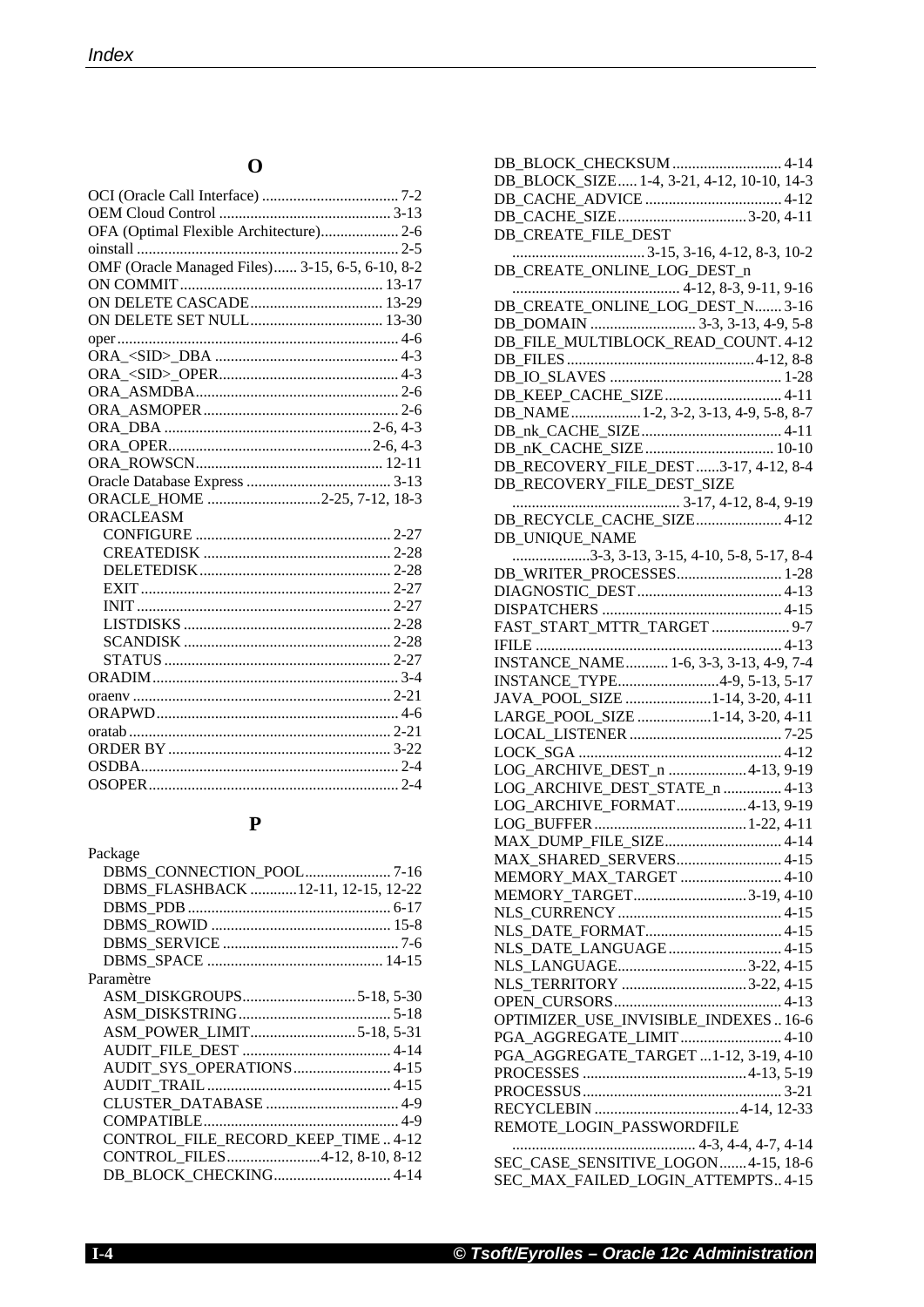| SHARED_POOL_SIZE 1-7, 3-20, 4-11        |
|-----------------------------------------|
|                                         |
|                                         |
|                                         |
| STREAMS_POOL_SIZE 1-14, 4-11            |
|                                         |
|                                         |
| UNDO_MANAGEMENT 4-14, 10-18             |
| UNDO_RETENTION4-14, 12-7                |
|                                         |
|                                         |
|                                         |
| PASSWORD_GRACE_TIME 18-3                |
| PASSWORD_LIFE_TIME 18-2                 |
| PASSWORD_LOCK_TIME  18-3                |
| PASSWORD_REUSE_MAX  18-2                |
| PASSWORD_REUSE_TIME 18-2                |
| PASSWORD_VERIFY_FUNCTION  18-3          |
|                                         |
|                                         |
|                                         |
|                                         |
| PRIMARY KEY  13-20, 13-24, 13-27, 13-39 |
|                                         |
| Privilège objet                         |
|                                         |
|                                         |
|                                         |
|                                         |
|                                         |
|                                         |
|                                         |
|                                         |
| Processus                               |
|                                         |
|                                         |
|                                         |
|                                         |
|                                         |
|                                         |
|                                         |
|                                         |
|                                         |
|                                         |
|                                         |
| LGWR1-23, 1-28, 1-30, 5-17, 9-2         |
|                                         |
|                                         |
|                                         |
|                                         |
|                                         |
|                                         |
|                                         |
|                                         |
|                                         |
|                                         |
|                                         |
|                                         |
|                                         |

## $\mathbf R$

| REFERENCES 13-20, 13-27, 13-29, 19-13 |
|---------------------------------------|
|                                       |
|                                       |
|                                       |
|                                       |
|                                       |

## $\mathbf S$

| SCN (System Change Number) 1-22, 1-23 |
|---------------------------------------|
|                                       |
| <b>SELECT</b>                         |
| AS OF SCN   TIMESTAMP 12-11           |
| <b>VERSIONS BETWEEN</b> 12-13         |
|                                       |
|                                       |
|                                       |
|                                       |
|                                       |
| SHUTDOWN                              |
|                                       |
|                                       |
|                                       |
| TRANSACTIONNAL 4-30, 4-31             |
|                                       |
|                                       |
| SID_LIST_LISTENER 7-26, 7-28          |
|                                       |
|                                       |
|                                       |
| <b>SRVCTL</b>                         |
|                                       |
|                                       |
|                                       |
|                                       |
|                                       |
| <b>STARTUP</b>                        |
|                                       |
|                                       |
|                                       |
|                                       |
|                                       |
|                                       |
|                                       |
|                                       |
| SYSDBA2-4, 2-26, 4-2, 4-3, 19-3       |
|                                       |

## $\mathbf T$

| Table |  |
|-------|--|
|       |  |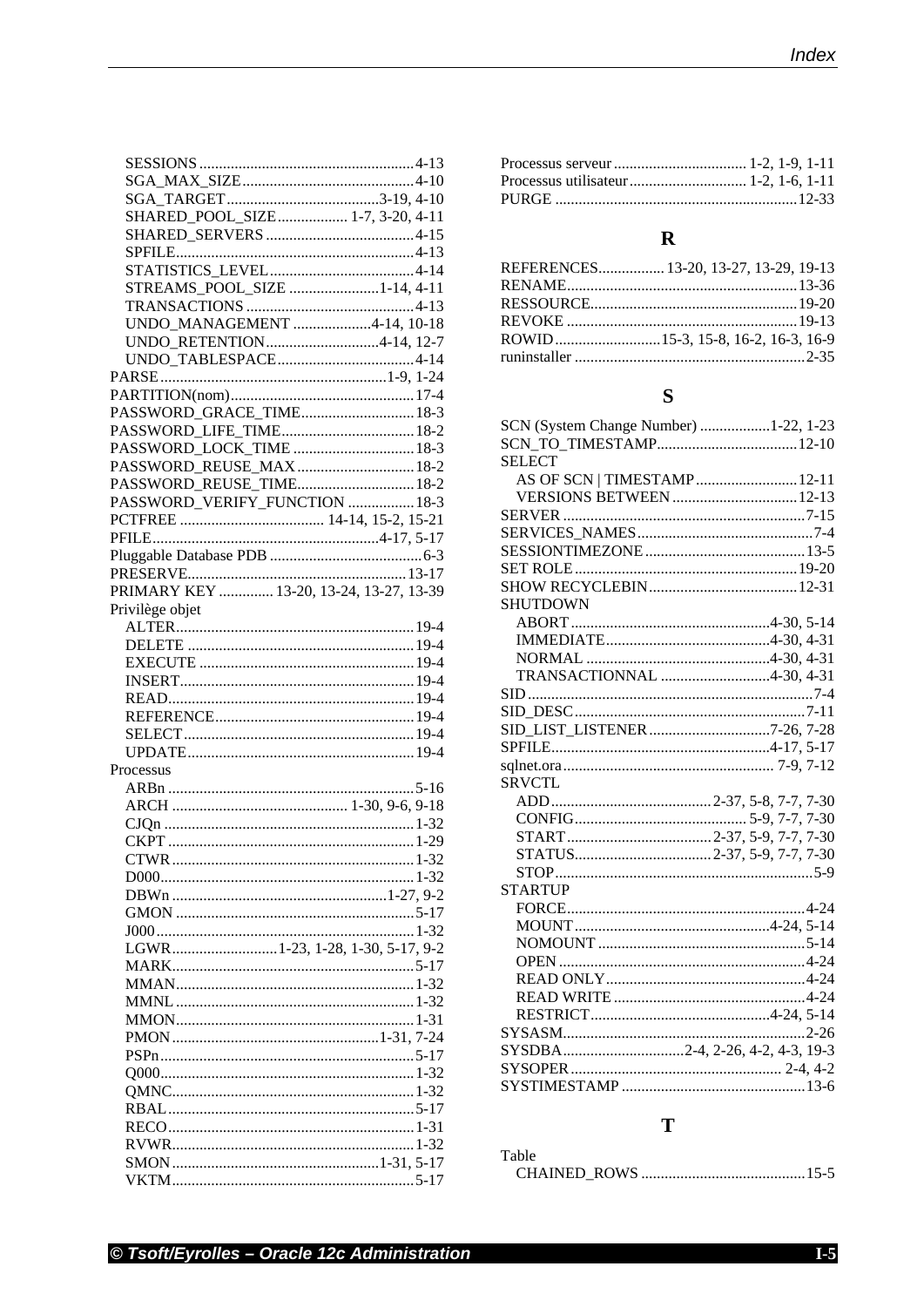Tablespace

|                          | ALTER  11-7, 11-10, 11-15, 11-16     |
|--------------------------|--------------------------------------|
|                          |                                      |
|                          |                                      |
|                          | DEFAULT PERMANENT 10-7               |
|                          | DEFAULT TEMPORARY3-8, 10-3, 10-18    |
|                          |                                      |
|                          |                                      |
|                          | EXTENT MANAGEMENT 14-7               |
|                          |                                      |
|                          |                                      |
|                          |                                      |
|                          |                                      |
|                          | SMALLFILE  3-9, 10-5, 11-6, 11-7     |
|                          |                                      |
|                          |                                      |
|                          |                                      |
|                          |                                      |
|                          |                                      |
|                          |                                      |
|                          |                                      |
|                          |                                      |
| TIMESTAMP_TO_ SCN  12-10 |                                      |
|                          |                                      |
|                          |                                      |
|                          |                                      |
|                          |                                      |
| Transaction              |                                      |
|                          |                                      |
|                          |                                      |
|                          |                                      |
|                          |                                      |
|                          |                                      |
| Type de donnée           |                                      |
|                          |                                      |
|                          |                                      |
|                          |                                      |
|                          |                                      |
|                          |                                      |
|                          |                                      |
|                          |                                      |
|                          | INTERVAL DAY TO SECOND 13-9          |
|                          | INTERVAL YEAR TO MONTH 13-9, 17-9    |
|                          |                                      |
|                          |                                      |
|                          |                                      |
|                          |                                      |
|                          |                                      |
|                          |                                      |
|                          |                                      |
|                          |                                      |
|                          | TIMESTAMP WITH LOCAL TIME ZONE  13-7 |
|                          | TIMESTAMP WITH TIME ZONE 13-6        |
|                          |                                      |
|                          | VARCHAR23-21, 13-3, 13-13            |

## **U**

## **V**

| V\$RMAN_ENCRYPTION_ALGORITHMS  10-12               |
|----------------------------------------------------|
|                                                    |
| Variable d'environnement                           |
|                                                    |
| ORACLE_BASE 2-6, 2-23, 3-3                         |
| ORACLE_HOME                                        |
| .2-7, 2-23, 2-25, 3-10, 3-12, 4-6, 5-8, 5-13, 5-35 |
| ORACLE_SID2-23, 3-3, 3-4, 4-6, 5-13, 5-35          |
|                                                    |
|                                                    |
|                                                    |
| Vue du dictionnaire                                |
| ALL_CONS_COLUMNS  13-22                            |
|                                                    |
| ALL CONSTRAINTS  13-21                             |
| DATABASE_PROPERTIES                                |
|                                                    |
| DBA_CONSTRAINTS  13-24                             |
| DBA_DATA_FILES  10-10, 11-4                        |
| DBA_DIRECTORIES 13-19                              |
|                                                    |
| DBA_FLASHBACK_ARCHIVE 12-26, 12-27                 |
|                                                    |
| DBA_FLASHBACK_ARCHIVE_TS  12-26                    |
| DBA_FLASHBACK_TXN_REPORT 12-25                     |
| DBA_FLASHBACK_TXN_STATE 12-25                      |
|                                                    |
|                                                    |
|                                                    |
| DBA_SEGMENTS 14-6, 14-12                           |
|                                                    |
|                                                    |
| DBA_TABLESPACE_GROUPS 11-3                         |
| <b>DBA_TABLESPACES</b>                             |
| 10-10, 10-16, 11-2, 12-6, 14-8                     |
| DBA_TEMP_FILES 10-16, 11-5                         |
|                                                    |
| FLASHBACK_TRANSACTION_QUERY12-18                   |
|                                                    |
|                                                    |
|                                                    |
| USER_CONS_COLUMNS  13-22                           |
|                                                    |
|                                                    |
| Vue dynamique                                      |
|                                                    |
|                                                    |
| V\$ASM_ATTRIBUTE5-21, 5-27, 5-34                   |
|                                                    |
|                                                    |
| V\$ASM_DISK  5-19, 5-25, 5-27, 5-31                |
|                                                    |
|                                                    |
| V\$ASM_DISKGROUP 5-19, 5-27, 5-31, 5-34            |
| V\$ASM_DISKGROUP_STAT 5-22                         |
|                                                    |
|                                                    |
|                                                    |
| V\$ASM_TEMPLATE5-20, 5-25                          |
| V\$CONTROLFILE4-35, 8-7, 8-11                      |
| V\$CONTROLFILE_RECORD_SECTION  8-12                |
| V\$DATABASE  3-9, 4-35, 9-5, 9-21                  |
|                                                    |